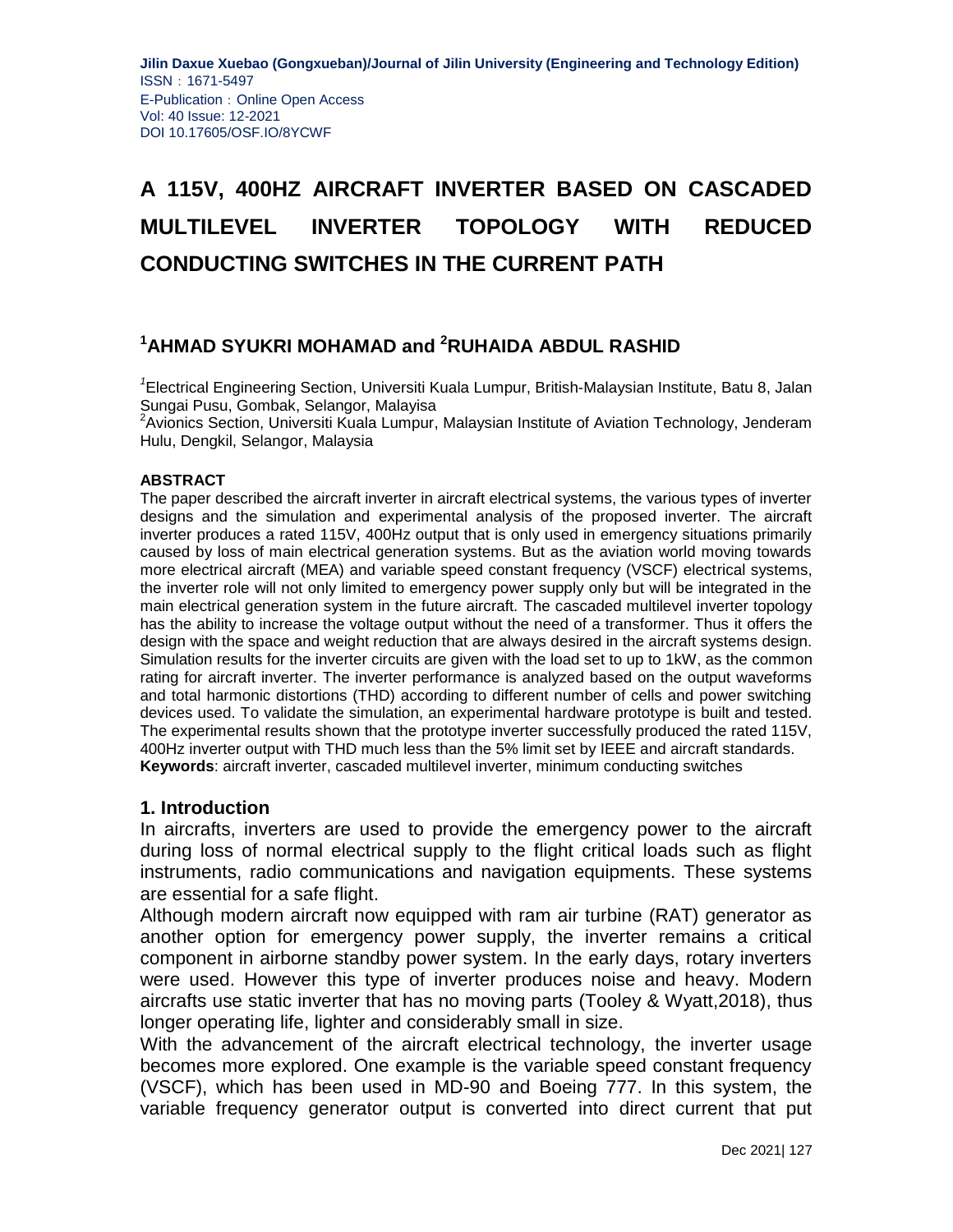through a dc link before converted back into constant 400 Hz, 115 V using a converter or inverter (Moir & Seabridge, 2018). In the proposed advanced aircraft power system for the future more electric aircraft (MEA), the role of inverter to provide constant frequency 400Hz, 115V electrical power become more significant. In order to supply constant frequency to the loads, the varying frequency generator output converted first into 270V dc power in the main dc busbar before converted back into constant ac power using inverter (Emadi, Ehsani & Miller, 2004).

The main challenge in every aircraft component design is the restricted space and load factor. The reduction in aircraft weight by reducing the components individual weight will definitely reduce the aircraft fuel consumptions(Capahart,2007; Kundu,2010). The direct result of this is the aircraft range can be improved and the reduced weight can be substituted with other financially commercial payload.



## **Figure 1**.

A static inverter in a Boeing 757-200 aircraft

In most aircraft designs, there is only one inverter used in the emergency standby power supply system (see Figure 1). If anything happens that leads to the inverter failure during flight, the aircraft will be left without any emergency power supply. The fact that this possible incident is a real threat to aviation safety is described in one of the United States of America Federal Aviation Administration (FAA) Airworthiness Directives (AD). It is reported that one resistor in the inverter that is used in most of the Boeing models (737, 747, 757, 767 and 777) is prone to overheating and ignition, ultimately resulting the inverter failure. The AD states that;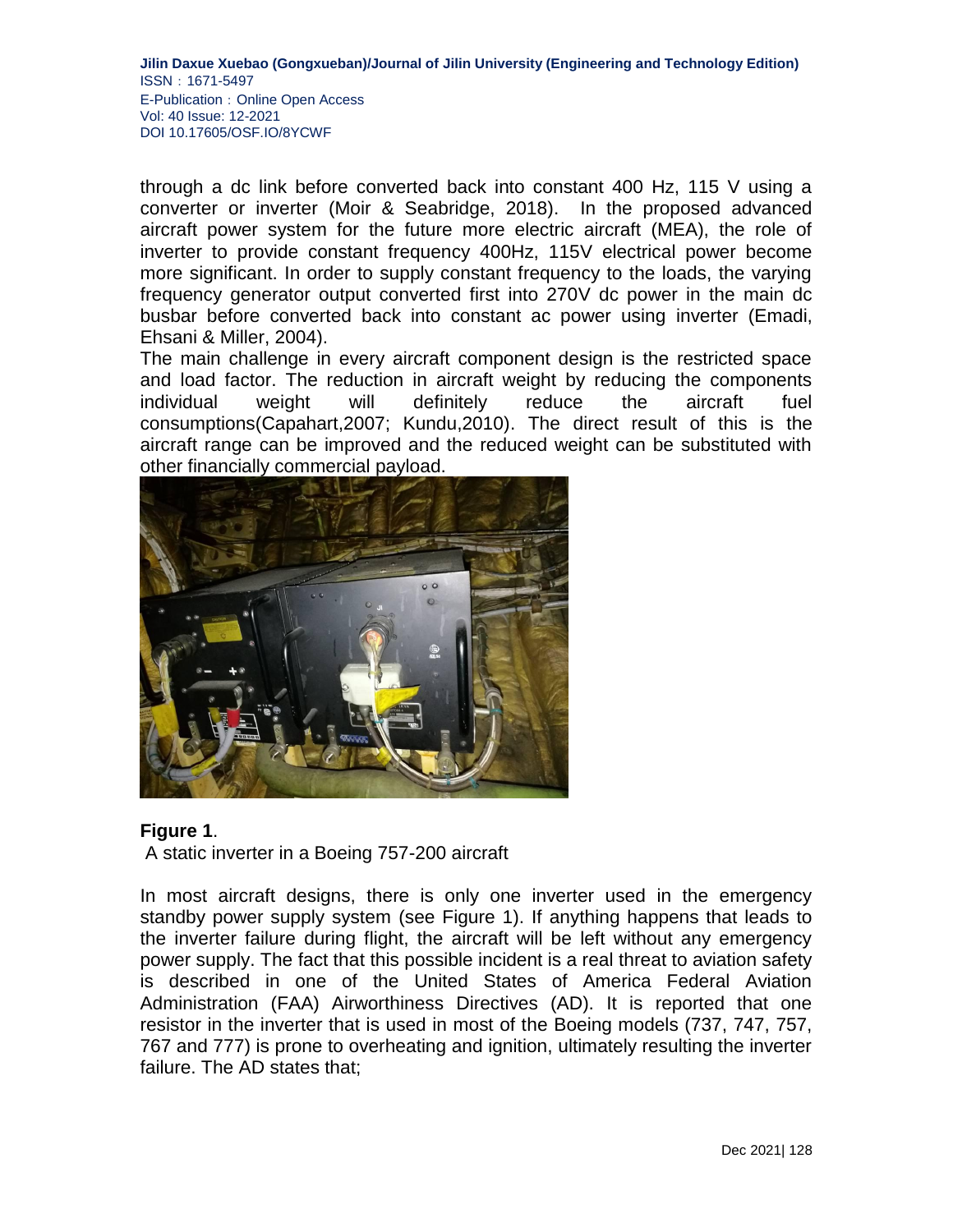"prior to 2003 there were 39 static inverter failures on 39 airplanes; since 2003 there have been 15 inverters on 15 airplanes that failed due to the R170 resistor overheating, and approximately 9,400 units have been manufactured"(Federal Aviation Administration Airworthiness Directives, 2010,pp. 1-9)

These aircrafts are widely used around the world, and with trans-oceans flights involving these aircrafts is almost unavoidable, the threat of losing emergency power is always present.

So it is thought that if the centralized inverter design is discarded in the future aircraft, the risk could be reduced. If inverters can be designed to be small, light and compact – perhaps each of the instrument, navigation and radio systems that supplied with inverter emergency power supply during loss of all generation system could be designed to be built in or co-located with each operating critical instruments.

## **2. Aircraft inverter types**

There are various inverter designs that are used in aircraft systems since the World War II era. It could be vibrating contacts, mechanical chopper, rotary inverter or electronics inverter (Button,1943).The need for onboard inverter becomes prevalent during the 1940s as the aircraft instrument and radio systems demands rapidly increased. This is because all these instruments use ac current while the main aircraft power supply at that time comes from 28V dc generator (Hayes & Ray, 1954).

There are several popular aircraft inverter designs. Each has its own advantages and disadvantages. But it is always the main interest in the design of these inverters, apart from high efficiency and low harmonic content; is the factor of space consumption and weight. The space and weight factor could not be neglected as it will directly affect the aircraft payload factor and fuel consumption (Capahart,2007; Kundu,2010).

## *2.1* Rotary type inverter

The most popular type of inverter before the advance development of power electronics devices are the rotary type inverter. The rotary inverter basically is an AC generator being driven by a dc motor. Usually a four-pole compound Dc motor output shaft is connected to the shaft of a star-wound ac generator (Tooley & Wyatt,2018).

The main advantage of this type of inverter is that the output sine power is clean and harmonic free, as the AC current is produced by an AC generator itself. There are no need for an output filter or output transformer, as it usually in case with many of static inverter systems. But the rotary type inverter is heavy, and produces noise due to the constant moving motor and generator. It also needs constant checks and a lot of maintenance, especially the motor and generator commutator brushes. The brushes easily wear out particularly during high altitude operation (Hayes & Ray, 1954), as in the case of aircraft flying condition.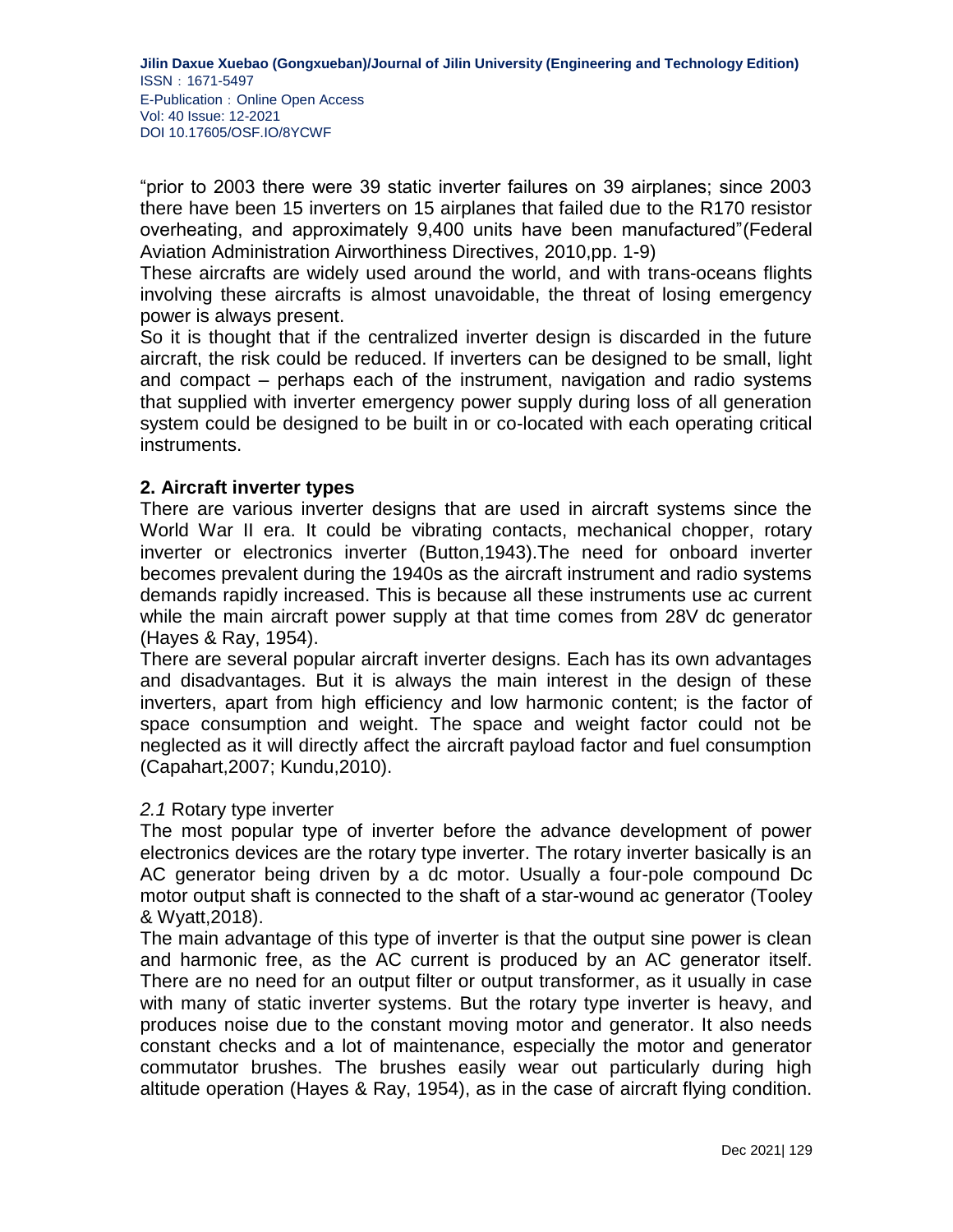This will increase the risk of inverter failure, and it also increases the cost; mainly the component replacement cost and maintenance cost.

#### *2.2* Static inverter

As the power electronics devices becomes more efficient and popular, static inverters start to replace the old rotary inverters. The static inverter is desirable because it has no moving parts, hence the name 'static'. Because it has no moving parts, the inverter becomes quieter and most importantly, smaller and lighter. There also no more wearing commutator brushes, so it can has a longer life while reducing maintenance time and cost.

One of the simplest static inverter is the oscillator based inverter. A 400Hz oscillator is connected to the dc supply and producing low voltage ac current. The oscillator output voltage then stepped-up using a power transformer (Tooley & Wyatt, 2018). But the current capability of an oscillator circuit is limited. To increase the output power of the inverter, high power switching devices are used. The most common power electronics switching devices are bipolar junction transistor (BJT), field effect transistor (FET), insulated gate bipolar transistor (IGBT), silicon controlled rectifier (SCR), gate turn-off thyristor (GTO), TRIAC and MOSFET. To increase efficiency of the power electronics devices, instead of using it in the active region (as the case in power amplifier), the devices are used in the saturation and cut-off region, namely as an on-off configuration (as a switch). This is because, the efficiency of the devices are greatly improved in this configuration (up to over 90%), known as class D amplifier (Boylestad & Nashelsky, 1999).

Gourash and Birchenough (1970) apparently used this principle in their design of aircraft 400Hz, 115V inverter. The inverter used pulse width modulation (PWM) technique to maximize the efficiency of the inverter. It also claimed to reduce the inverter weight in large amount compared to other designs at that time (1970). This design has shown that it eliminates the need for the transformer to increase the output voltage, as in the earlier design. As a result, the inverter weight is greatly reduced, and the efficiency in increased. However, some of the prevalent issues in the PWM inverter are the high switching rate of the switches that causes significant switching losses(Batarseh,2011) and also high harmonics content in the output (Vazquez& Lopez, 2018)

Aircraft inverters (onboard and ground services) that use PWM switching strategy are described in various technical papers (Macellari et al.,2006; De Maglie et al.,2009;Qun-Min et al.,2009; Basile et al.,2000; Zhu et al., 2009; Housheng et al.,2010).There are also inverters that use multilevel topology, with PWM switching to refine the output waveform (Homeyer et al.,1997; Liu et al.,2008; Liu et al.,2009; Chun-Xi et al.,2009).But the cascaded multilevel inverter technology that described in (Homeyer et al.,1997; Liu et al.,2008; Liu et al.,2009; Chun-Xi et al.,2009), was limited to 5-level output waveform (two cascaded cell). It is interesting to see what happen if a cascaded multilevel inverter (or cascaded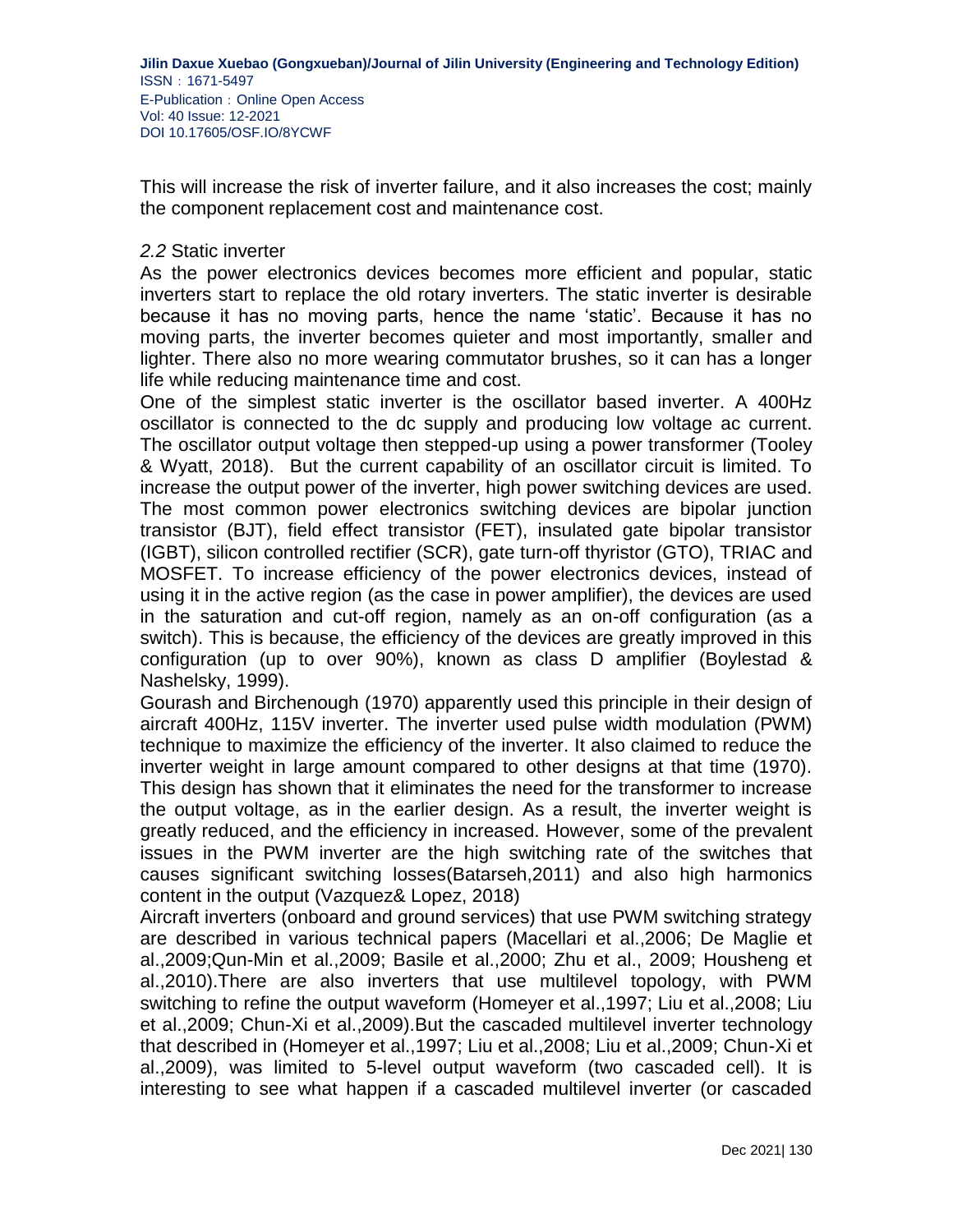multicell inverter) design is used at a higher level number to operate at 400Hz, 115V output; because based on the papers discussed above, there are no such experiment done yet.

## **3. Cascaded multilevel inverter**

The cascaded multilevel H-bridge inverter is based on the concept of full bridge (or popularly known as H-bridge) switch cell modules that are connected in series sequentially one by one in order to create a staircase waveform that imitates a sinusoidal waveform. Each module can produce a positive output voltage and a negative output voltage in a magnitude similar to the input source or cell dc voltage, as well as a zero output voltage (Mohamad & Mariun, 2016). The advantage of this type of power inverter is, when the output voltage level is increased to a suitable higher value, it can produce an output that is almost resembles the clean sinusoidal output waveform. The staircase output waveform produced by multilevel inverter helps to reduce lower level harmonics while increasing power quality. It also reduces the voltage stress of each individual power switching devices.

Multilevel inverter design concept is where cascaded dc power supplies are connected using semiconductor power switches to synthesize a staircase or stepped voltage waveform. There are several advantages of this design compared with two-level inverter that uses high frequency switching as in the case of PWM technique (Khomfoi et al.,2007; Corzine,(2002); Rodriguez,2002)– the staircase waveform quality means that the output voltage is generated with very low distortion, reduce dv/dt stress and also electromagnetic compatibility (EMC), smaller common mode (CM) voltage therefore reduce the stress on the bearings of a motor connected to a multilevel inverter, and, low distortion in input current drawn by the multilevel inverter.

Multilevel inverter also can operate in both fundamental switching frequency and high PWM switching frequency. Higher switching frequency however, as in the case of PWM inverter will produce higher switching losses (Khomfoi et al.,2007; Corzine,(2002); Rodriguez,2002).

Other cascaded multilevel inverter advantages are the number of possible output voltage levels is more than twice the number of dc sources (Khomfoi&Tolbert,2007) and the higher number dc sources or cells are used, the blocking voltage (OFF voltage) requirement of each power switches become smaller – allowing a lower voltage rating power switches used.

One of the disadvantages of the multilevel H-bridge is the high number of power switching devices needed in each design (Khomfoi & Tolbert,2007). The number of power switches needed increases according to the number of levels of the intended output waves. So, in order to get an output wave that is as close as possible to a clean sine wave, the design will need a lot of power switches especially if H-bridges are used in the design. For each cell, the design needs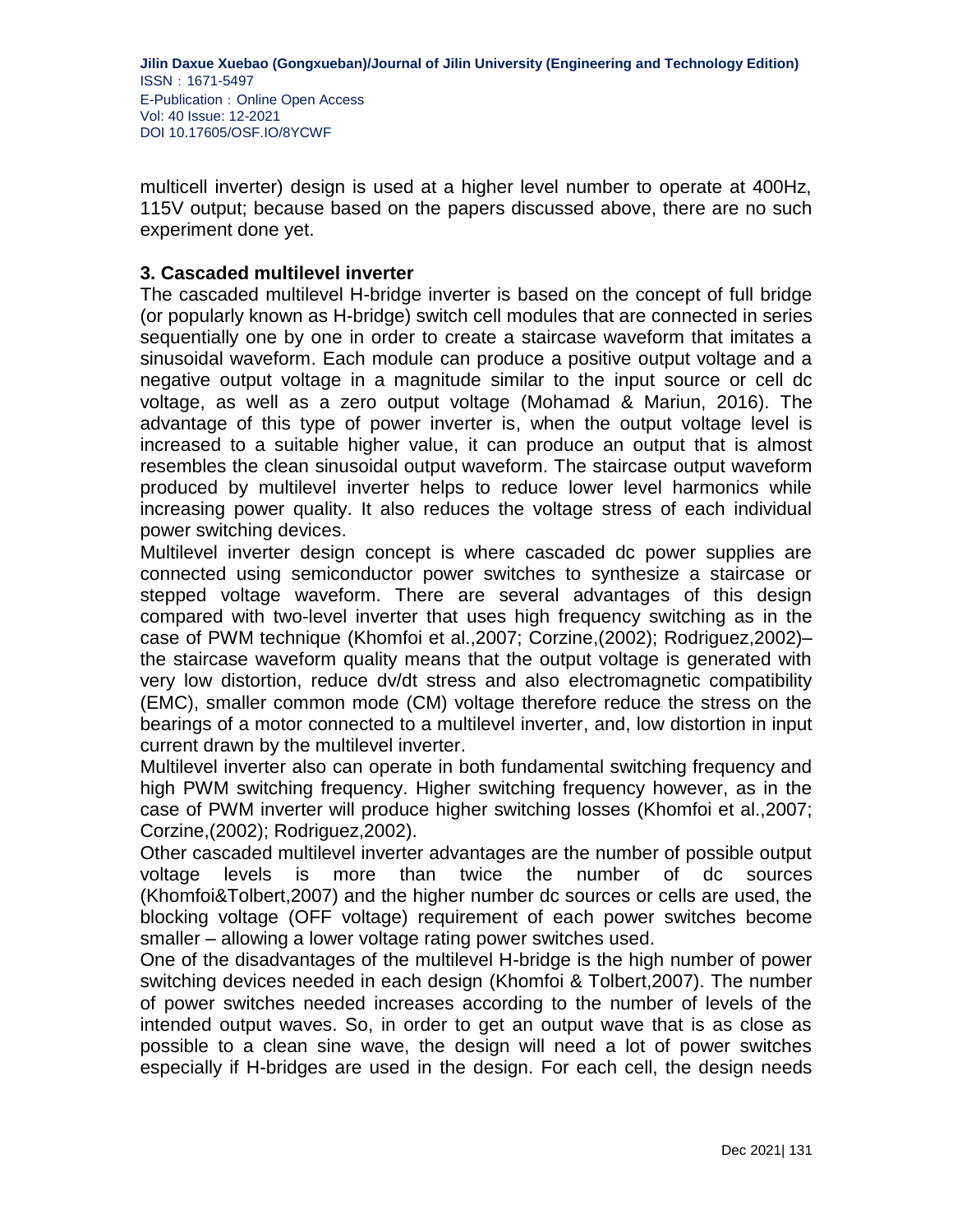four power switches. So, for an 11-level output (5-cells), 20 power switches needed.

Babaei and Hosseini (2009) proposed a topology that claims to reduce the number of power switches needed. In the proposed topology, only two power switches needed for each cell, plus four cells (a H-bridge) at the output terminals to reverse the polarity (in order to create the negative side of a sine wave output). So, by using this topology, for an 11-level output (similar case as above) needed only 14 switches (10 cell switches plus 4 for H-bridge output). For higher level output, the four output H-bridge switches will become only a small fraction of the total switches needed.

However, Mohamad et al (Mohamad, Mariun, Sulaiman & Radzi, 2014) proposed a better topology that not only reducing the number of total switches but also the number of conducting switches. For an 11-level output version, only 10 switches needed (6 cell bidirectional switches, 4 for H-bridge output) and only 4 conducting switches in the current path. Amazingly, for 20 cells, 41-level circuit version (where the THD level safely below the required 5% limit), the total switch count is 25, but the number of conducting switches is maintained at 4.

## **4. The proposed aircraft inverter circuit design process**

The aircraft inverter circuit shown in Figure 2 adopted the cascaded multilevel inverter topology proposed by Mohamad et al (2014) as the design featuring the least number of power switches compared to the conventional H-bridge topology. It also has the lowest conducting switches in the current path, thus reducing the internal loss in the aircraft inverter – increase the inverter efficiency and more importantly reducing the risk of overheating as stated in (Federal Aviation Administration Airworthiness Directives, 2010, pp. 1-9)

The MOSFET is selected as the power switches as it has faster switching time compared to other devices in order to accommodate higher aircraft electrical system frequency of 400Hz compared to domestic utility frequency of between 50 to 60Hz.The cells are switched on according to the bidirectional MOSFET switching sequence from  $M_0$  (for OV output), then  $M_1$  on, then  $M_2$ on, then  $M_3$  on until M<sub>n</sub>on (for peak voltage,  $V_{peak}$ ) then the sequence reverse back from M<sub>n</sub> to  $M_1$  to  $M_0$  (0V).

Whenever any of the conducting bidirectional MOSFET is switched on, all other MOSFET pair must be switched off. While H-bridge MOSFET  $H_1$  and  $H_2$  switched on for half-cycle period to produce the positive sequence of the output sine wave, and MOSFET  $H_3$  and  $H_4$  are switched on for another half-cycle period for the negative sequence of the output sine wave.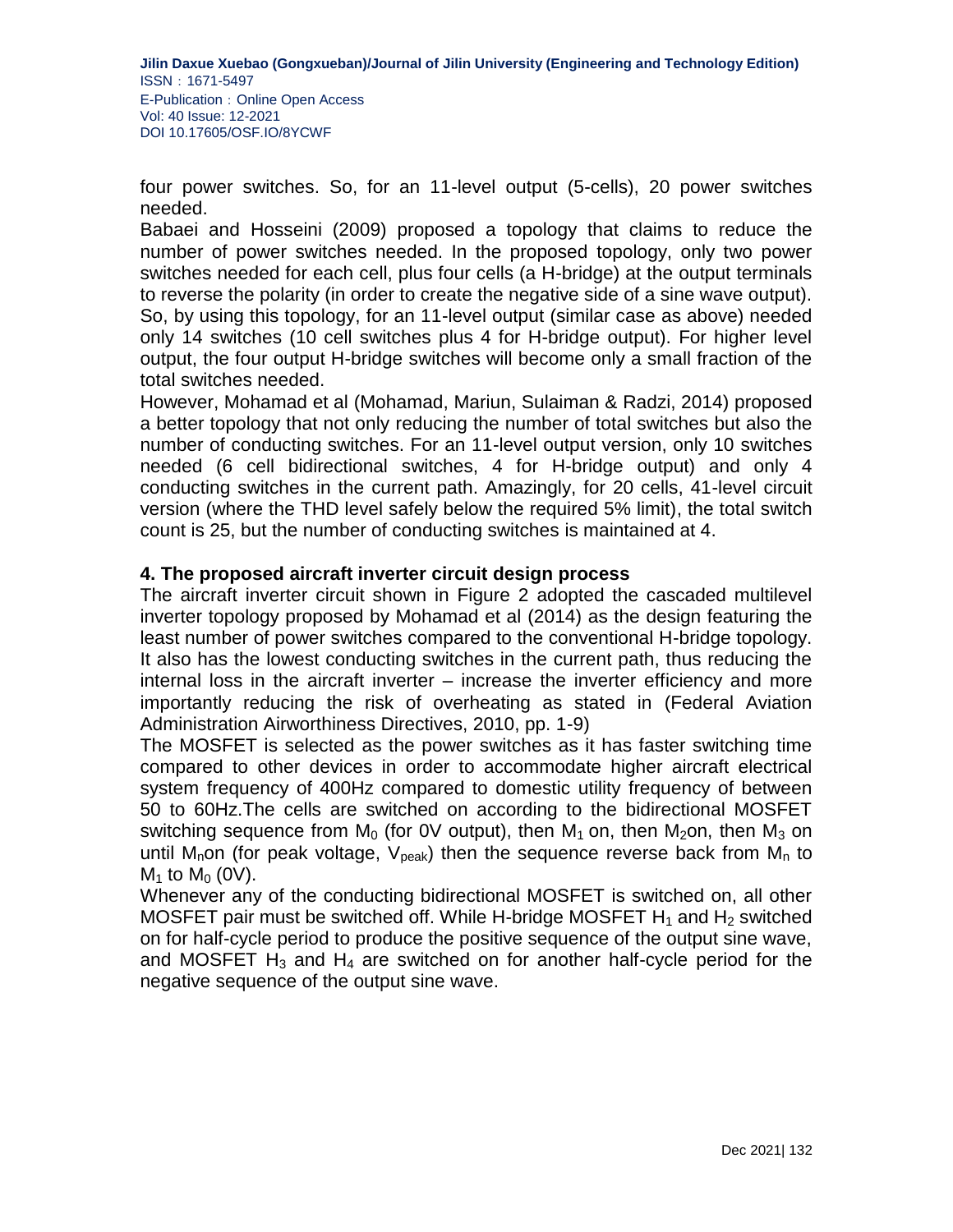

**Figure 2**. The proposed aircraft inverter circuit

The aircraft electrical rated voltage is  $115V_{rms}$ , so the peak output voltage for the inverter is

 $V_{\text{peak}} = V_{\text{rms}} \times 1.414$  (1)  $= 162.61V$ ≈ 162V

The number is round up to 162V instead of 163V for ease of calculation when the voltage is divided into smaller independent voltage sources.

The peak voltage then divided with the n number of cells of the inverter to get the voltage value for each cell

 $V_1 = V_2 = V_3 = \dots = V_n = V_{peak}$  in (2)

It is important to note that in order for the stepped-wave produced by the inverter to as close as possible imitate the sine wave, the on time for each cell is critical. The cells voltages will be added up with each other starting with the  $V_1$ ,  $V_2$  and so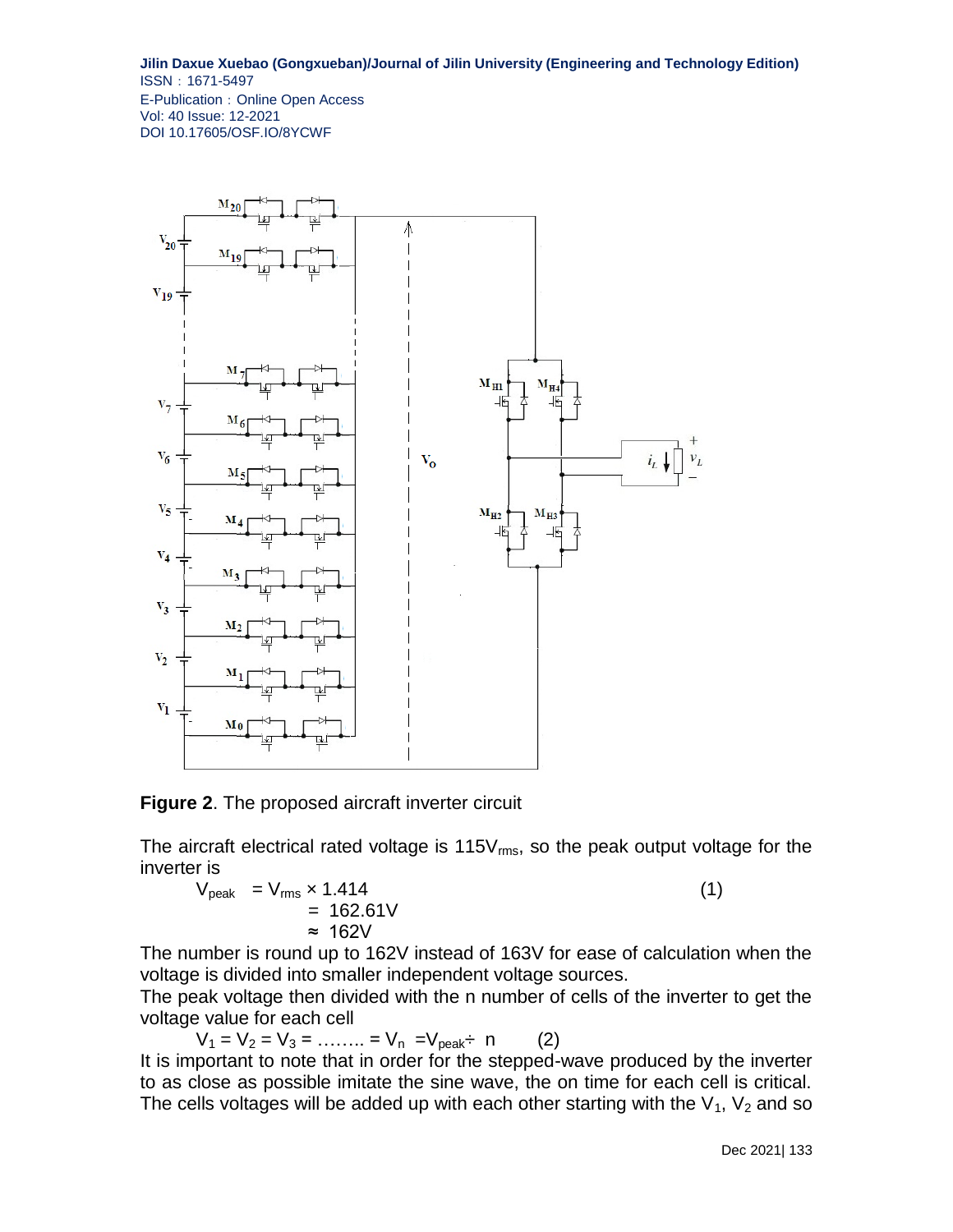on until  $V_{n}$ , before the sequence reversed with  $V_{n}$  is then taken out of the output circuit, then  $V_{n-1}$  and so on until lastly  $V_1$  is out so that the output voltage goes back to 0V. For the negative cycle of the sine wave the sequence start again with the H-bridge reversing the output polarity.

In order to achieve this, the on time for each of the cell is set at the time when the equivalent sine wave voltage reaches half of the cell voltage plus the previously switched on cells in the sequence as shown in Figure 3.



## **Figure 3.**

The cell switching time in order to create the stepped-wave that follows closely the fundamental sine waveform shape

So, the respective MOSFET that control the on time of the cell is switched on when the 'invisible' fundamental sine wave 'intercepts' the stepped-wave at half the voltage of the respective cell to be on.

The sine wave equation is given as

$$
v(t) = V_{\text{peak}} \sin 2\pi f t \tag{3}
$$

With the peak voltage for the design is 162V and frequency of the system is 400Hz, the equation becomes

$$
v(t) = 162 \sin 800 \pi t
$$

(4)   
\nFrom Figure 3 we could see that at 
$$
t_1
$$
, inverter output voltage will be  $V_1 \div 2$ , so  $v(t_1) = 162 \sin 800 \pi t_1 = V_1 / 2$  (5)   
\nSolving for  $t_1$ , the equation will becomes

$$
t_1 = [\sin^{-1}\{(V_1/2) \div 162\}] \div 800\pi
$$
 (6)

While for  $t_2$ 

$$
v(t_2) = 162 \sin 800 \pi t_2 = V_1 + V_2 / 2
$$

(7)

Solving for  $t_2$ , the equation will becomes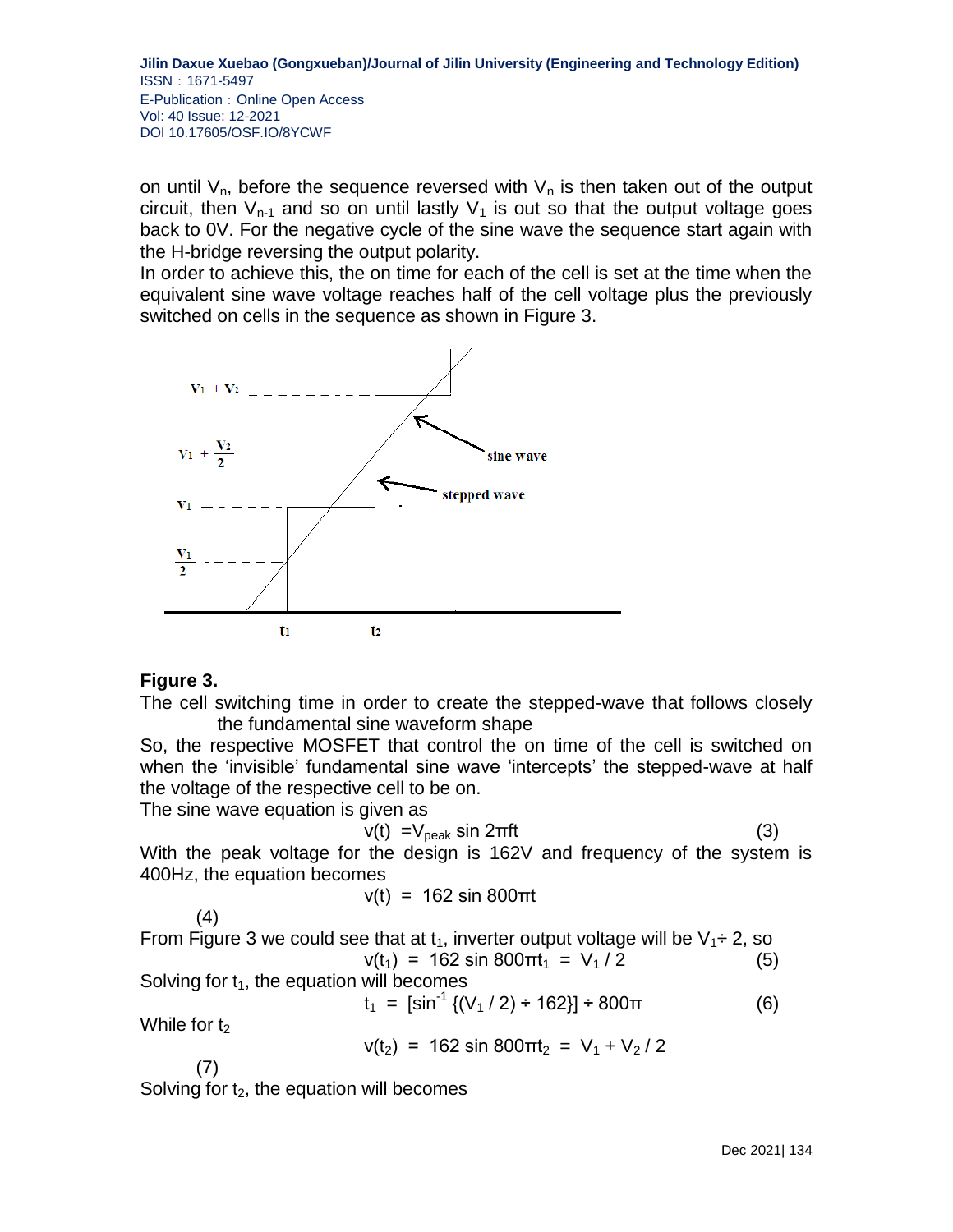$t_2 = [\sin^{-1} \{ (V_1 + V_2 / 2) \div 162 \}] \div 800 \pi$  (8) So, it can be concluded that the equation for  $t_n$  is  $t_n = [\sin^{-1} \{ (V_1 + ... + V_{n-1} + V_n / 2) \div 162 \}] \div 800 \pi$  (9)

## **5. Simulation results**

The simulation is done by using MATLAB Simulink. There are five inverter circuits simulated with no load condition – 3-cells, 5-cells, 10-cells, 15-cells and 20-cells cascaded multilevel inverter, in order to get the best total harmonic distortion (THD) reading according to aircraft standard. The THD requirement for an aircraft ac power as stated in widely used MIL-STD-704F aircraft electrical standard is it must be lower than 5% (maximum distortion factor 0.05) (US Department of Defense, 2004, pp.1-38), although European Aviation Safety Agency (EASA) adopted 7% maximum limit for an airborne static inverter (European Aviation of Safety, 2003, pp.1-8).

The simulation results are shown in Figure 4, 5, 6, 7 and 8. It is presented that the 20-cell inverter configuration has the best no-load THD reading at 1.980%. Although 10-cell inverter THD reading is 3.898% is within the standard required, it is best to choose a lower value as when the inverter is connected the loads, the THD reading maybe pushed above the allowed limits due to noise from the load operations.

The results also show that the 20-cell inverter configuration is closely resembles the sine wave with all cells have an individual voltage rating of 8.1V (refer equation (2)).



**Figure 4**. Output voltage waveform for 3-cells cascaded multilevel inverter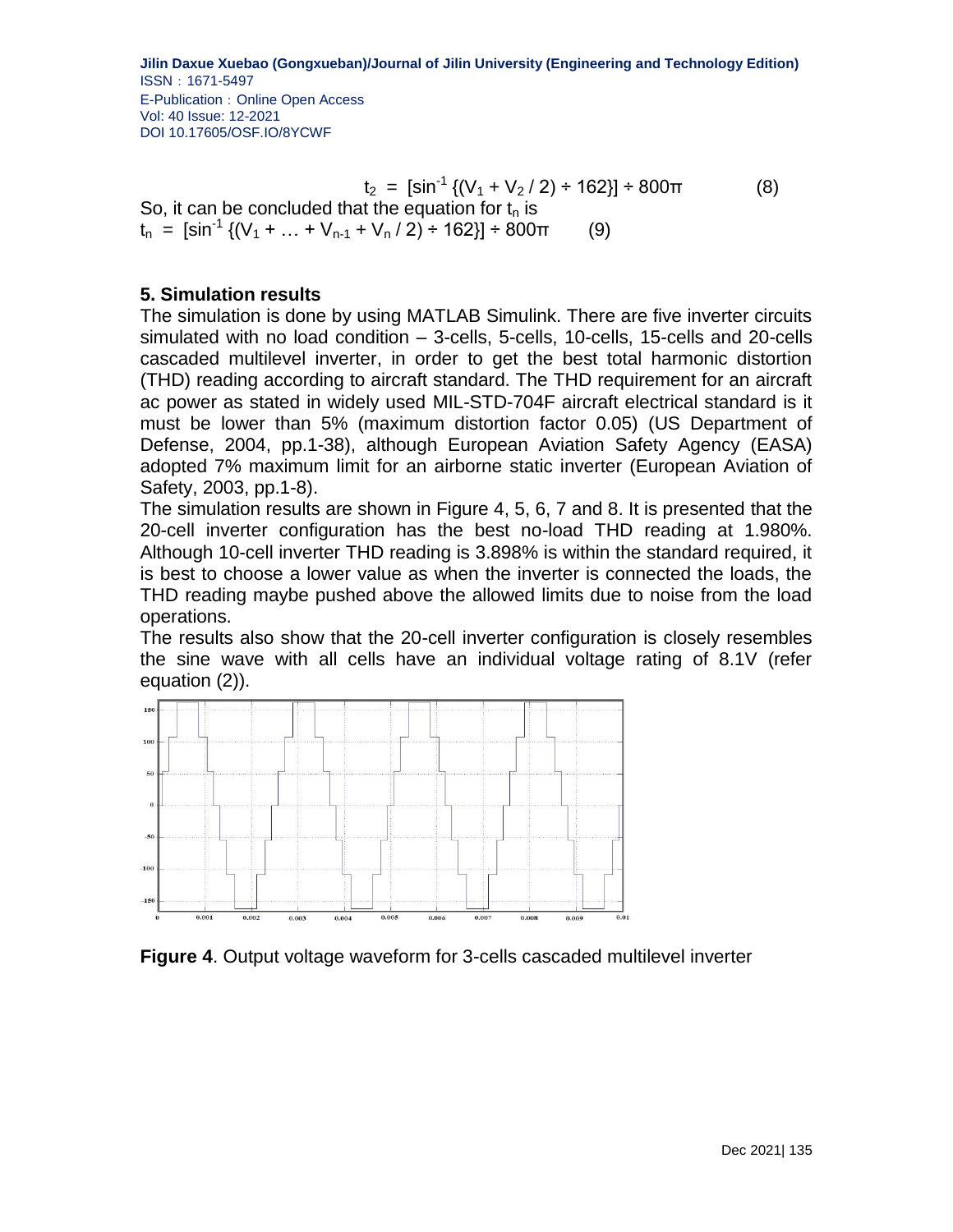

**Figure 5.** Output voltage waveform for 5-cells cascaded multilevel inverter



**Figure 6.** Output voltage waveform for 10-cells cascaded multilevel inverter



**Figure 7.** Output voltage waveform for 15-cells cascaded multilevel inverter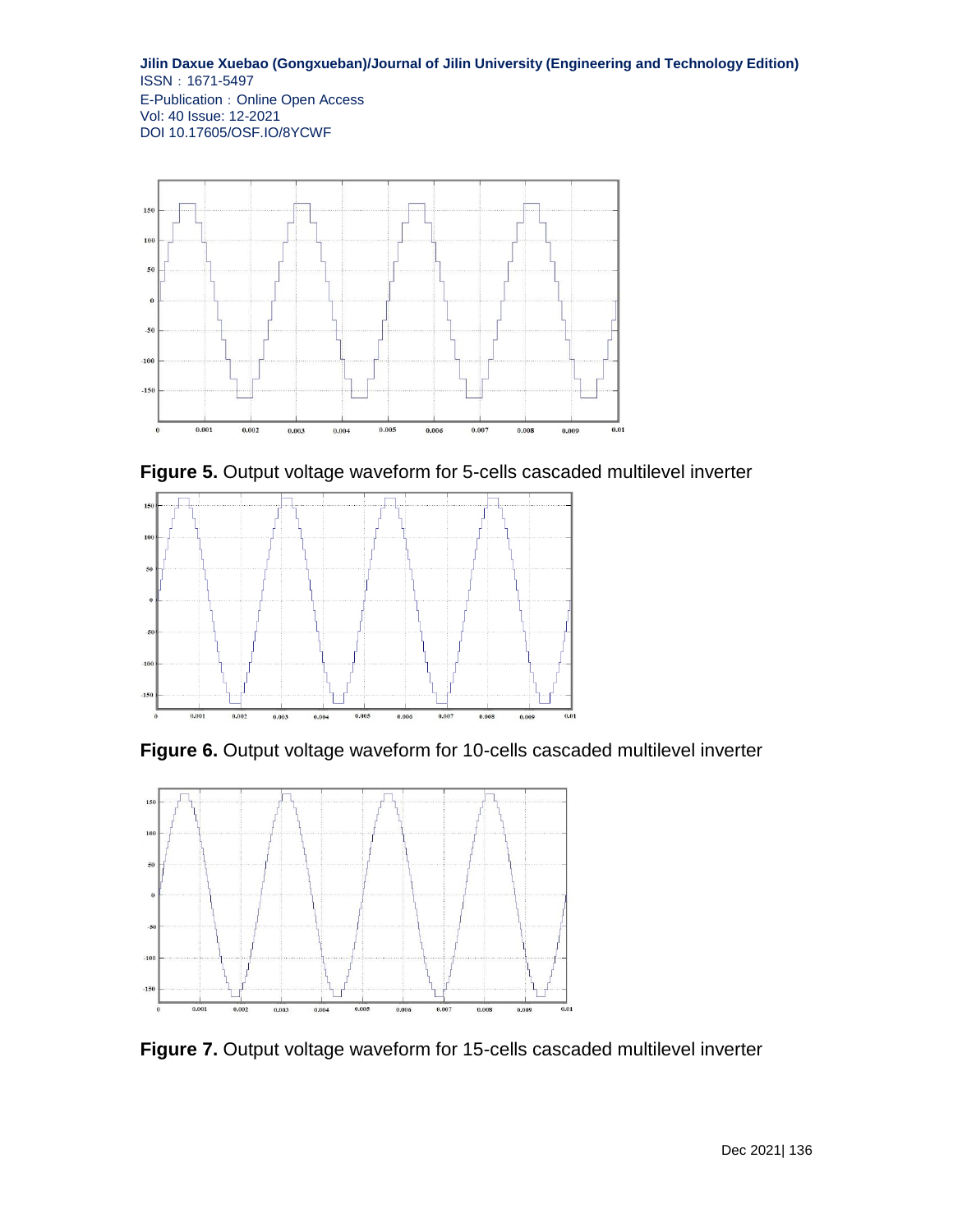

**Figure 8.** Output voltage waveform for 20-cells cascaded multilevel inverter

| <b>Number of cells</b> | <b>THD (%)</b> |
|------------------------|----------------|
| 3                      | 12.230         |
| 5                      | 7.587          |
| 10                     | 3.898          |
| 15                     | 2.625          |
| 20                     | 1.980          |

**Table 1.** Inverter output voltage (no load condition) THD percentage according to number of cellsin each inverter

The inverter performance shows a considerable change in output voltage when connected to the load (see Table 2). In this respect, the 20-cells, 41-level inverter suffers when the output voltage drops significantly when connected to a 1kW load. This is because when current flows through a MOSFET, there will be voltage drop (IR<sub>ON</sub>) across the MOSFET due to drain-to-source resistance, R<sub>DS</sub>. Since the current will flow through 40 MOSFETs in conventional H-bridge 41-level inverter, the internal voltage loss is very significant (Figure 9). This situation can be rectified if the inverter built using topology that has minimum conducting switches in the current path(low cumulative  $R_{DS}$  on-state resistance), as proposed and shown in Figure 2.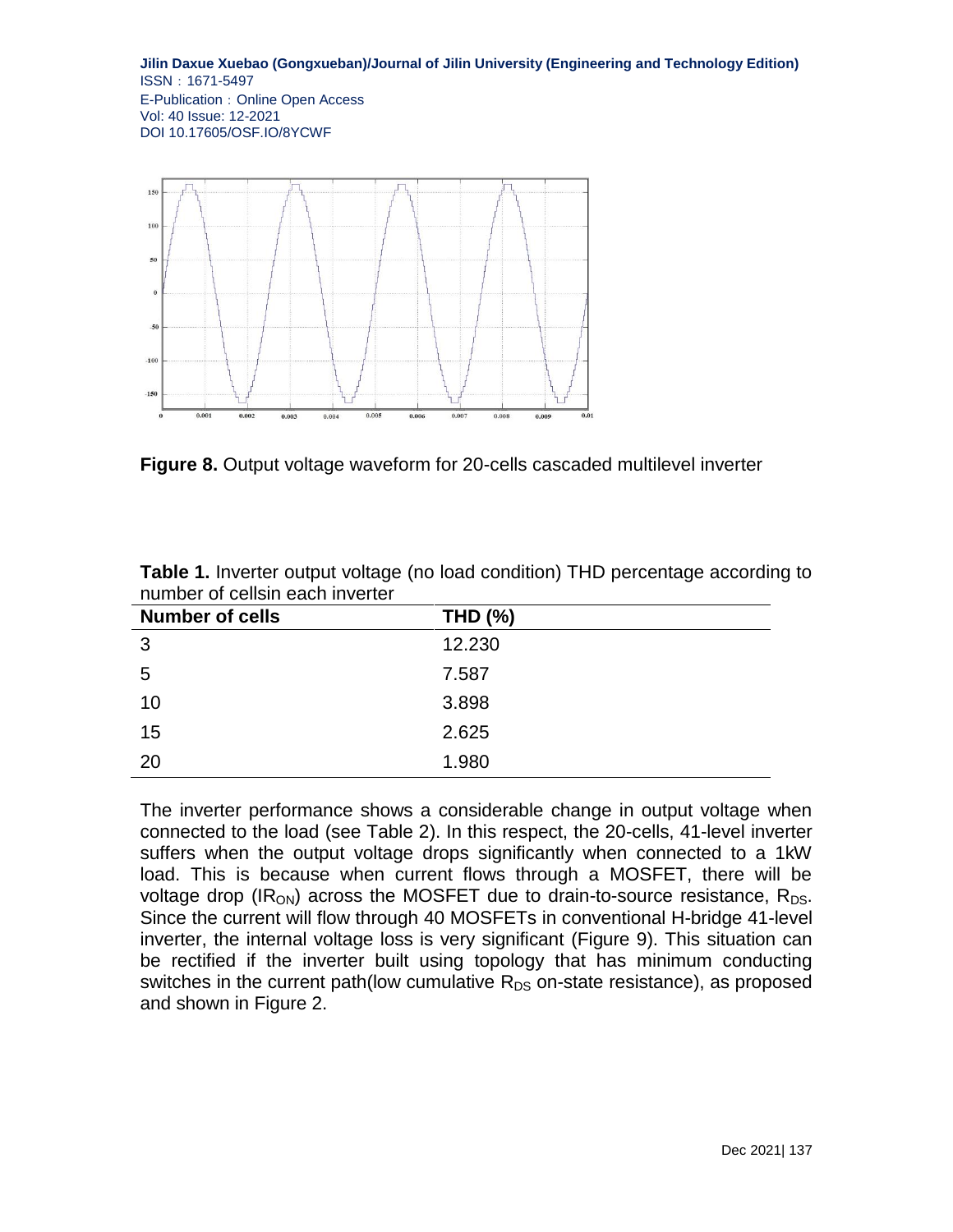

## **Figure9**.

The effects of conducting switches count in the conventional cascaded H-bridge inverter and the proposed inverter circuit

|                              |   | <b>Topology</b> | <b>10W</b>   |      | <b>100W</b>      |               | 1 <sub>k</sub> W |               |      |
|------------------------------|---|-----------------|--------------|------|------------------|---------------|------------------|---------------|------|
|                              |   |                 | $V_{o(rms)}$ | THDv | $\rm V_{o(rms)}$ | THDv          | $V_{o(rms)}$     | THDv          |      |
| Table<br>shows<br><b>THD</b> | 2 | Ideal           | 115.0        | 1.98 | 115.0            | 1.98          | 115.0            | 1.98          | also |
|                              |   |                 |              | %    |                  | $\frac{9}{6}$ |                  | $\frac{9}{6}$ | that |
|                              |   | Proposed        | 14.7         | 1.98 | 114.0            | 1.99          | 110.1            | 2.00          |      |
|                              |   | inverter        |              | %    |                  | %             |                  | %             |      |
|                              |   | Cascaded        | 113.2        | 2.65 | 100.4            | 2.54          | 47.5             | 5.56          |      |
|                              |   | <u>-bridge</u>  |              | %    |                  | %             |                  | %             |      |

**Table 2.** The effect of load on the 41-level inverter performance

measurements for the prototype inverter voltage output only slightly changes when the load varies from no-load condition up to 1kW. For the inverter configuration with constant number of conducting switches, the load increment from the no-load condition to up to 1kW did not has any significant effects on the THD reading. However, for a topology that has variation in the conducting switches count such as two per level increment in the topology in (Babaei& Hosseini, 2009),the THD measurement for 20-cells inverter has the most THD measurement increment of more than 0.8%, as shown in Table 3, compared to only 0.2% in the proposed topology (Table 2).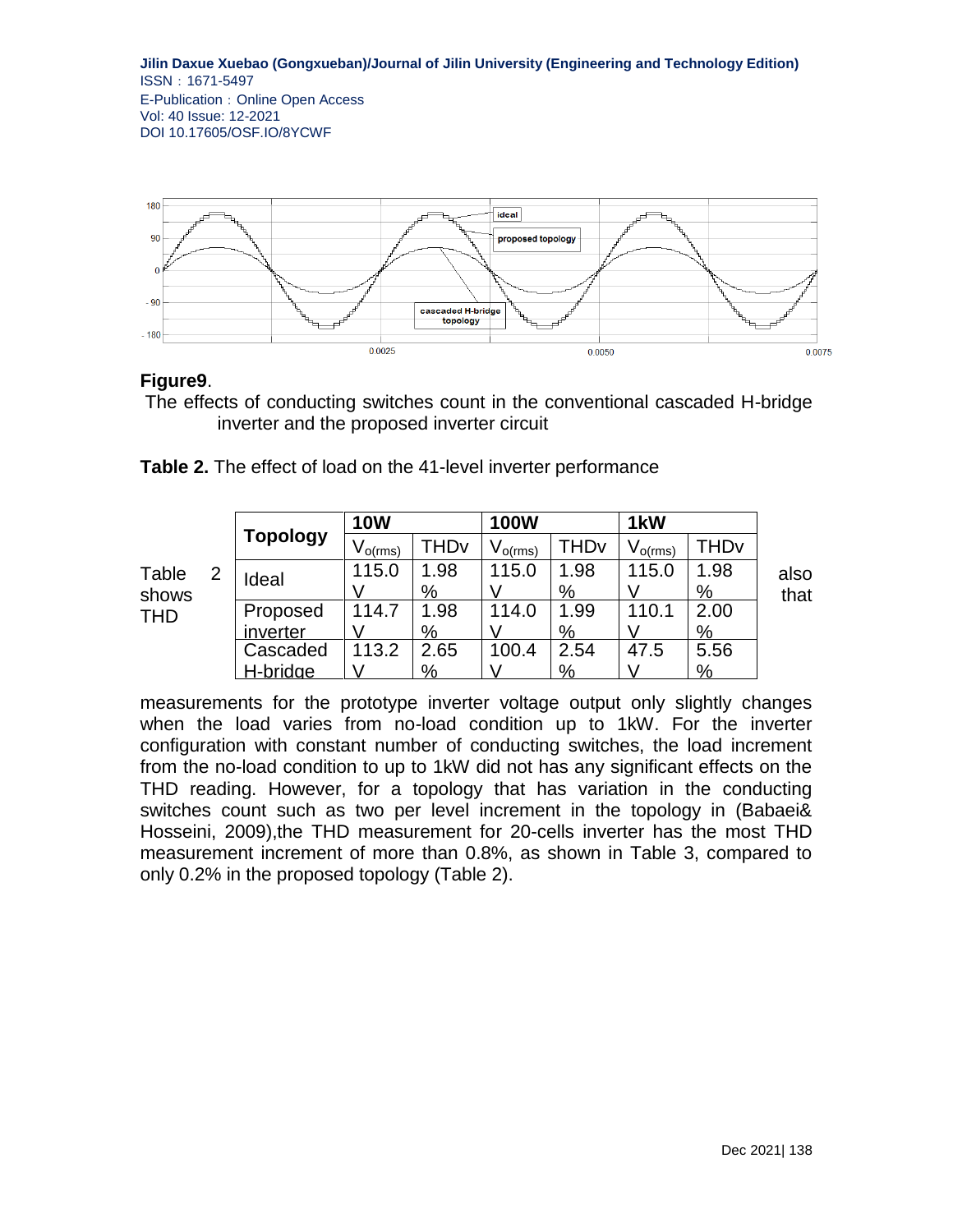## **Table 3.**

The effect of load variation on the inverter output voltage THD (%) for topology with variation of conducting switch count increment of two for each level increase

| <b>Number</b> | оf | <b>Inverter Load</b> |             |                  |
|---------------|----|----------------------|-------------|------------------|
| cells         |    | No-load              | <b>100W</b> | 1 <sub>k</sub> W |
| 3             |    | 12.230               | 12.220      | 12.130           |
| 5             |    | 7.587                | 7.574       | 7.479            |
| 10            |    | 3.898                | 3.882       | 3.897            |
| 15            |    | 2.625                | 2.611       | 2.940            |
| 20            |    | 1.980                | 1.972       | 2.782            |

## **6. Experimental hardware results**

A prototype inverter based on 41-level new cascaded multilevel inverter topology is built. There are three main components of the prototype inverter – the main inverter circuit, the MOSFETs drivers and FPGA. The cascaded cells switches in the main inverter circuit are built on printed circuit board (PCB) modules, with 5 units of switches on a single module. The H-bridge is built on a separate PCB. The MOSFETs drivers also built on PCB with 5 units of drivers on a single module. The MOSFETs are FQP22N30.

Each of the cascaded cells switches, H-bridge switches, the MOSFETs drivers and FPGA are tested for their functional operations before connected together in a complete full inverter assembly to make sure each component are functioning correctly. After all the components and modules are verified for their functionality, they are assembled together.

With all the separate circuit parts of the prototype inverter circuit is tested and verified to be functioning correctly, they then were put together into a full hardware assembly for the overall test and inverter output test. The prototype inverter full hardware assembly output test set up is shown in Figure 10 and Figure 11.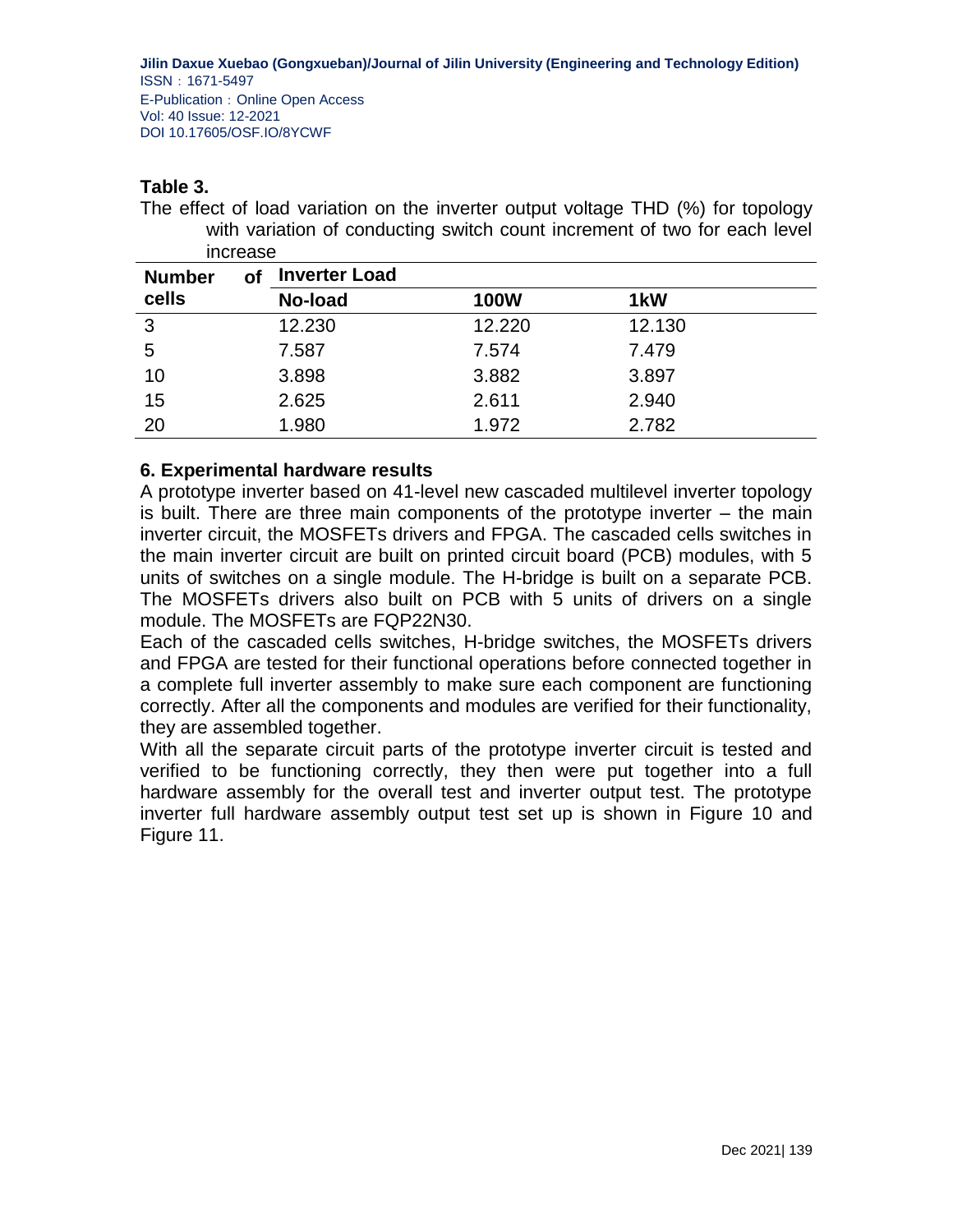

Computer

**Figure10**. The prototype inverter full hardware assembly output test set up



**Figure 11**. The prototype inverter experimental set up on the test bench The prototype inverter is then tested with a series 790Ω, 68mH resistive-inductive (RL) load. The power factor of the load at 400Hz is 0.977. The hardware experimental test result resembles the simulation result, with the THD reading for the load voltage, VL, is 2.532%, compared to 2.002% for the simulation load voltage waveform (Figure 12). The THD reading for this test is well below the 5% THD limit requirements for aircraft standards and IEEE standard 519-2014.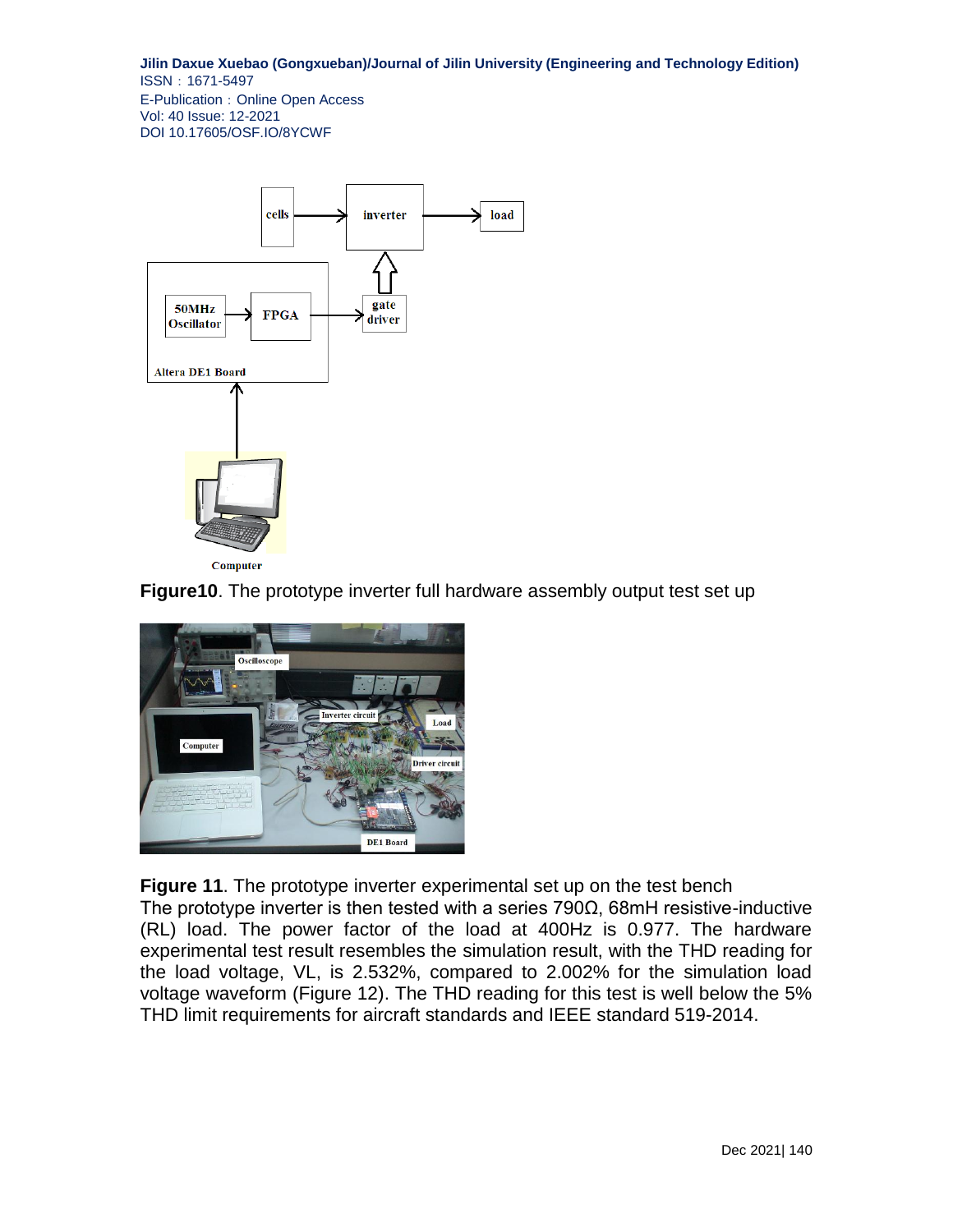

**Figure 12**. Inverter output with 790Ω, 68mH load; a) simulation; b) experimental result

# **7. Conclusion**

The simulation results show that the cascaded multilevel inverter topology has a potential to be used for the aircraft inverter design. All the inverter configurations have been tested with load conditions almost similar to the actual aircraft inverter load (most aircraft inverter has 1kW rating). The THD measurement shows that a 10-cells configuration and above can achieved the desired THD performance as required by the IEEE and aircraft standards. However a 20-cells, 41-level inverter has much better performance and safer THD level, particularly for critical loads such as in the aircraft.

The prototype 41-level inverter was successfully tested both in simulation and experimental for its function and viability. The prototype inverter output is a welldefined 41-level sinusoidal stepped voltage waveform with peak voltage of 163V and rms voltage of 115V. The frequency is 400Hz. The prototype inverter was tested with resistive-inductive (RL) load, and it succeeded to produce input with a very low distortion level as well as almost resembles a clean sinusoidal waveform.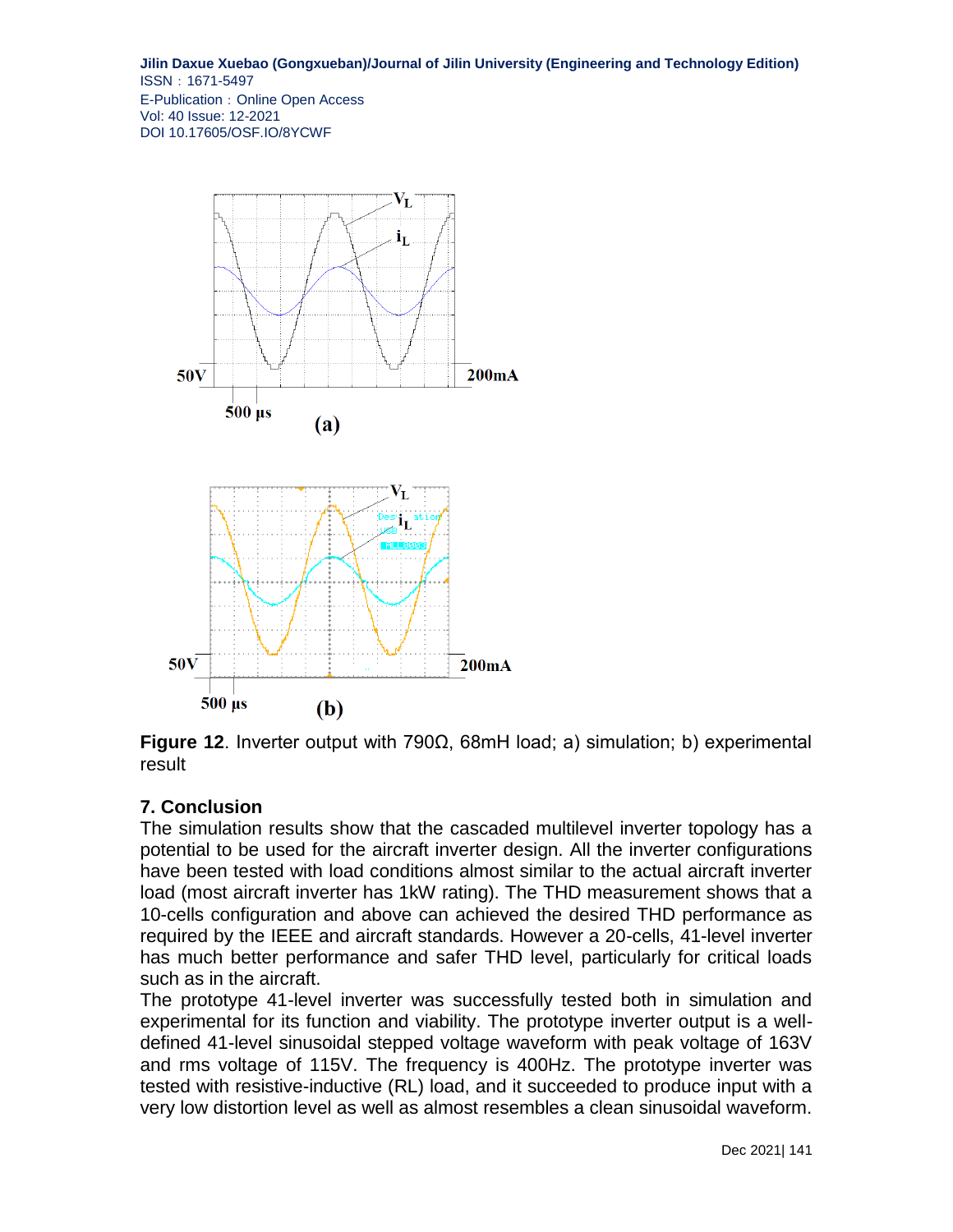The prototype inverter was experimented with 790Ω, 68mH load. The THD level for the loads are 2.532%, below the 5% limit set out in IEEE standard 519-2014. The only issue that must be addressed by future design is how to create multiple independent cells in the aircraft electrical system to accommodate the proposed design, as the current technology only provided the aircraft inverter with a single dc supply through a 28Vdc battery. The modification in aircraft battery system will eventually results in modification in the battery charging system, and this will open an opportunity for a new study.

#### **References**

- Babaei, E., & Hosseini, S. H. (November 2009). Energy Conversion and Management: New cascaded multilevel inverter topology with minimum number of switches (Vol.50, Issue 11,pp.2761-2767).
- Basile, G. L., Buso,S.Fasolo,S., Tenti,P., &Tomasin,P. (2000). Industry Applications Conference Record of the 2000 IEEE: A 400 Hz, 100 kVA, digitally controlled UPS for airport installations (Vol. 4, pp. 2261-2268).
- Batarseh, I. (2011). *The power of MOSFET*. In Rashid M.H. (Ed), *Power Electronics Handbook*  (3rd ed., pp. 43-71). *Butterworth-Heinemann*
- Boylestad, L., &Nashelsky,L. (1999). Electronic Devices and Circuit Theory (7th ed.,pp. 679-714). Prentice-Hall Inc.
- Button, C.T. (1943). American Institute of Electrical Engineers : Aircraft Inverter Construction (Vol. 62, Issue 9, pp. 598-602).
- Capehart, B.L. (2007).Encyclopedia of Energy Engineering and Technology (pp.26-29). CRC Press.
- Chun-xi,L., Wei-ming,M., Chi,S., & Wen-hua,H. (2009). Asia-Pacific Power and Energy Engineering Conference: Research on Harmonics Suppression in High Power Middle Frequency 400Hz Inverter (pp.1-4).
- Corzine,K. (2002). *Multilevel Converters*. In Skvarenina T. L.(ed.), *Industrial Electronics Series: The Power Electronics Handbook* (pp. 6.1-6.23). *CRC Press.*
- De Maglie,R., Osvald,G., Engstler, J., Engler, A. &Carayon, J. P. (2009). European Conference on Power Electronics and Applications: Optimized 70kW power inverter dedicated to future aircraft applications (pp. 1-10).
- Emadi,A., &Ehsani, M. (2004).Vehicular Electric Power Systems: Land, Sea, Air and Space Vehicles (pp. 231-238). Marcel Dekker, Inc.
- European Aviation Safety Agency (EASA). (24 October 2003). Certification Specifications for European Technical Standard Order, Static Electrical Power Inverter.
- Federal Aviation Administration Airworthiness Directive. (February 1, 2010). Electrical Power Static Inverter Resistor - Modification / Replacement (No. US-2009-26-03).
- Gourash,F., &Birchenough, A.G. (1970). NASA Technical Note: Design Analysis and Performance of a 2.5 kVA Static Iverter Pulse-Width-Modulated (NASA TN D-5586).
- Hayes, C.P., & Ray, L.L. (1954). American Institute of Electrical Engineers: 400-Cycle Inverters for Military Aircraft (Vol. 64, Issue 5, pp. 233-237).
- Homeyer, W. G., Bowles, E. E. Lupan, S. P., Walia, P. S., Maldonado, M. A. (1997). Proceedings of the 32nd Intersociety. Energy Conversion Engineering Conference: Advanced power converters for More Electric Aircraft applications (Vol.1,pp. 591-596).
- Housheng,Z., Yanlei,Z. &Haidong,Li (2010). 2nd International Conference on Computer Engineering and Technology: Design of three-phase intermediate frequency aviation power based on single chip microcomputer (Vol 4, pp. V-669-V4-672).